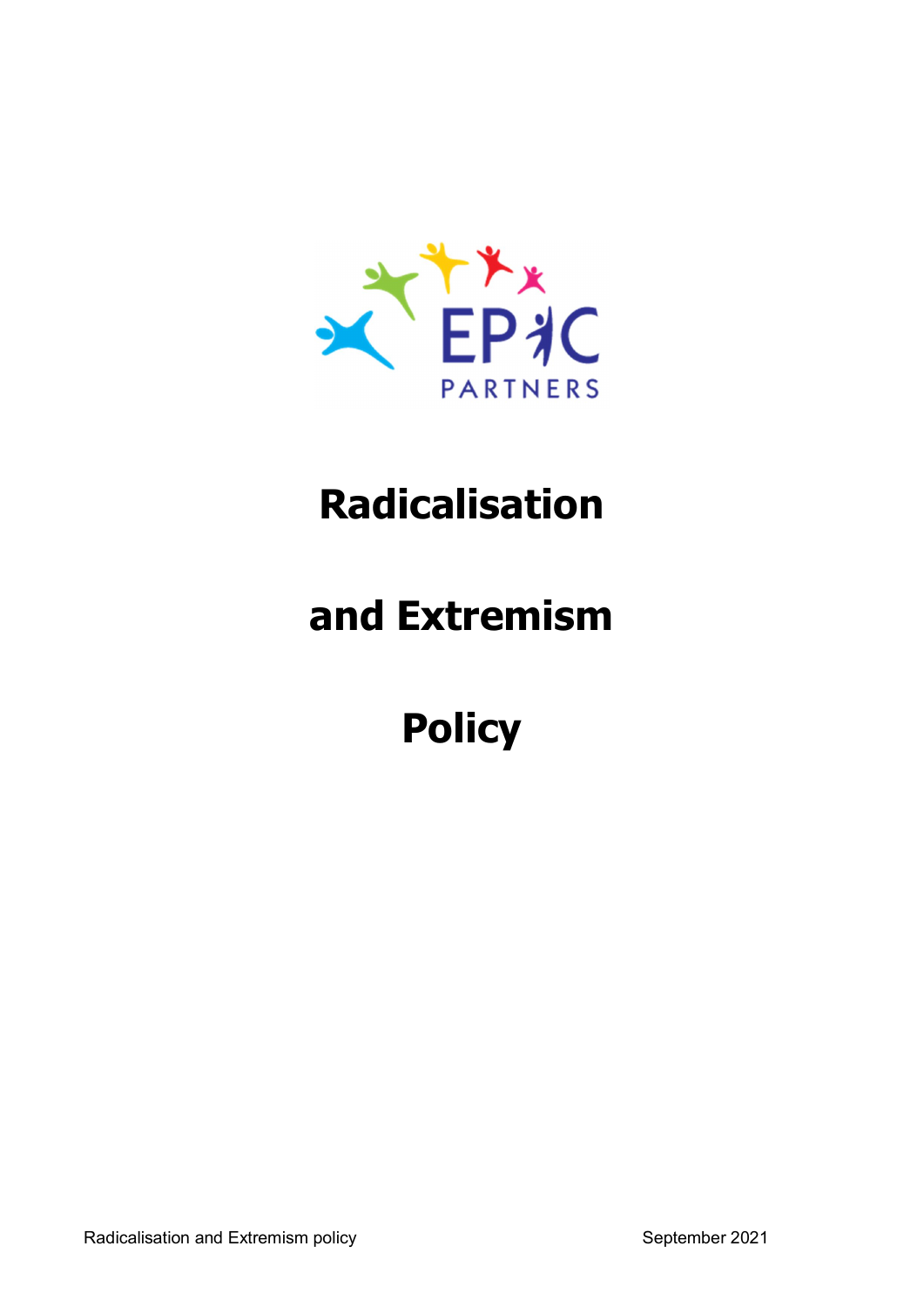### **Table of Contents**

#### Introduction

- Section 1: Legal background
- Section 2: Definitions
- Section 3: Policies
- Section 4: Training
- Section 5: Prevent single point of contact (SPOC)
- Section 6: Useful contacts
- Section 7: What to watch out for
- Section 8: Channel
- Section 9: Raising a concern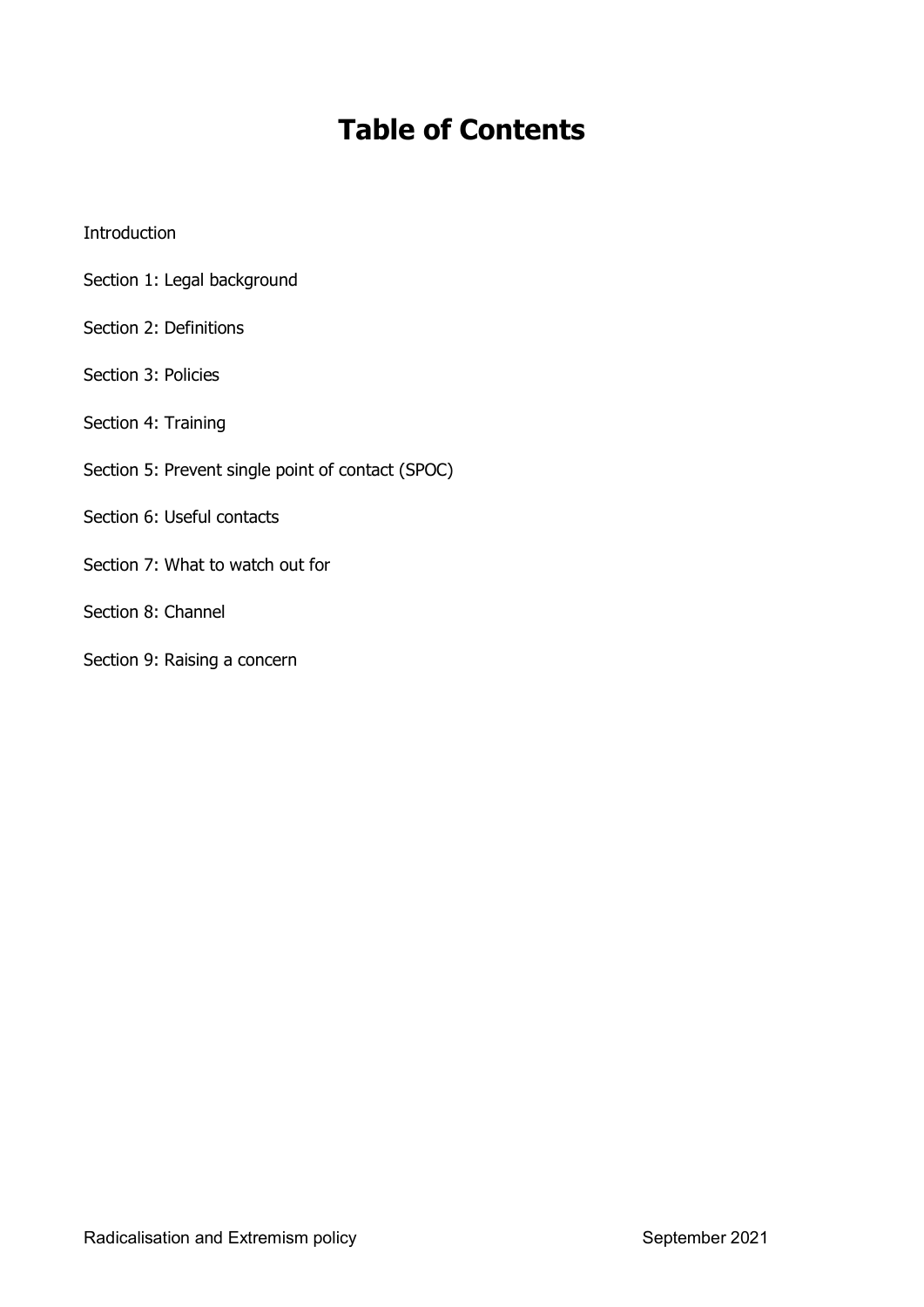#### **Introduction**

Epic Partners is committed to the prevention of extremism and radicalisation, providing a safe environment for all young people and to ensuring that they have the support they need to remain safe. All our staff recognise that safeguarding is everyone's responsibility irrespective of the role they undertake.

#### **Section 1: Legal background**

The Counter--Terrorism and Security Act 2015 places a legal responsibility on staff working with children and young people, to prevent people being drawn into terrorism and requires that they challenge extremist ideas. This duty came into force on 1st July 2015.

#### **Section 2: Definitions**

*Radicalisation*: the process by which a person comes to support terrorism and forms of extremism which lead to terrorism.

*Extremism*: active or vocal opposition to fundamental British values including but not confined to:

- Democracy
- The rule of law
- Individual liberty
- Mutual respect
- Tolerance of those with different faiths and beliefs.

#### **Section 3**: Policies

Policies including Safeguarding, Equality and Diversity, Information Technology and E-Safety aim to reflect the objectives enshrined in the Prevent programme.

It is important to be aware that, whilst there is a lot of media coverage regarding Islamic extremism, there are other organisations, including extreme right-wing groups, who can damage society and present a threat to the community. Staff should at all times ensure that their approach to the threat of radicalisation is balanced, calm and proportionate.

#### **Section 4: Training**

The Home Office Prevent training is mandatory and all staff should undertake this training. It should also be part of staff induction.

Further training will be identified and refreshed regularly to ensure that new developments are captured and shared with all staff.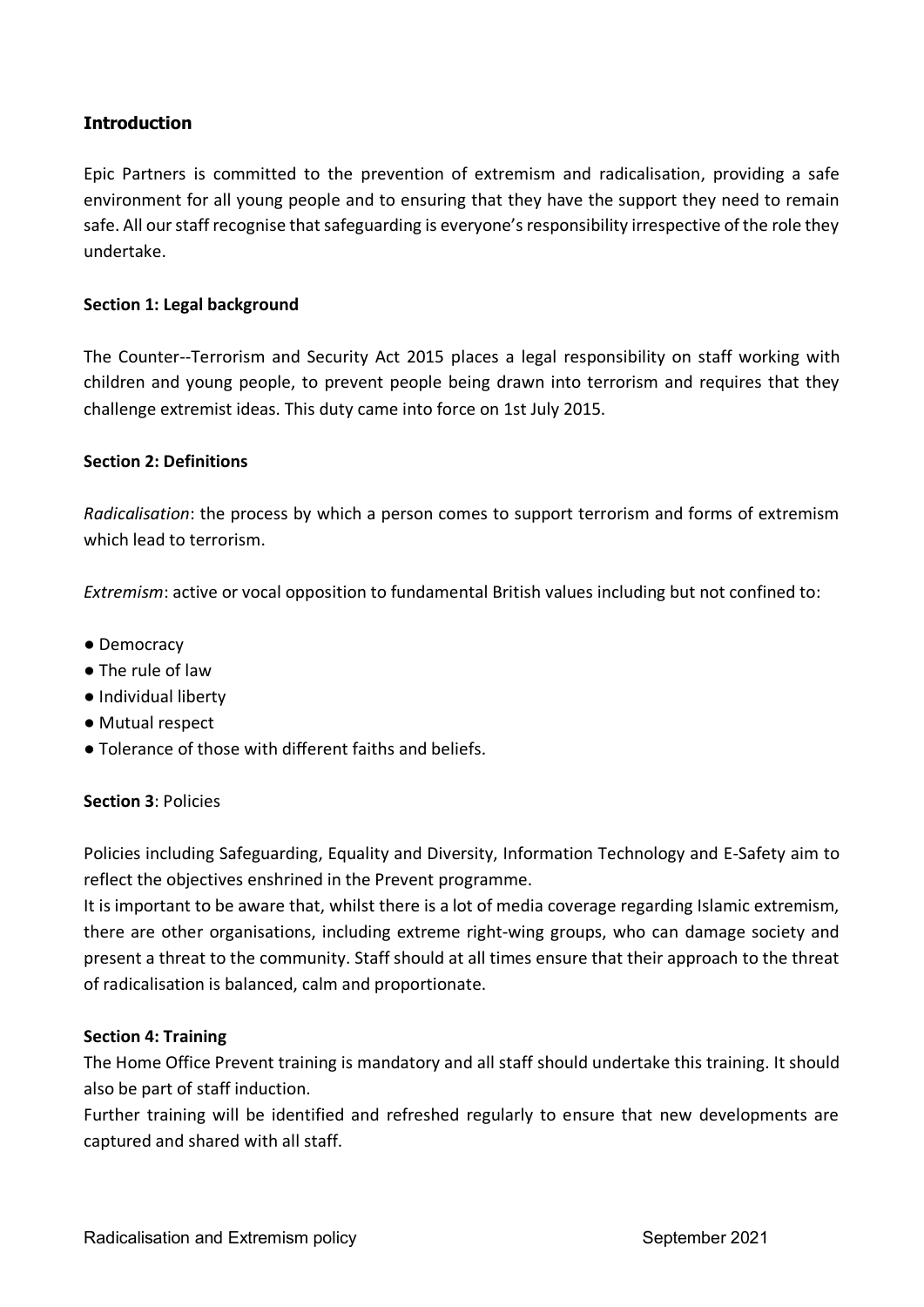#### **Section 5: Single Point of Contact (SPOC)**

The SPOC at Epic Partners is Paul Naylor (CEO), working closely with the Designated Safeguarding Leads (Norman Floyd, Chantelle Stefanovic and Pete Bewley).

If there any concerns a member of staff should inform the SPOC or one of the DSLs.

#### **Section 6: Useful Resources**

https://www.gov.uk/government/uploads/system/uploads/attachment\_data/file/439598/pr event-duty-departmental-advice-v6.pdf http://www.preventtragedies.co.uk http://www.familiesmatter.org.uk Counter Terrorism and Border Security Act 2019

The DfE Due Diligence and Counter Extremism Group have a confidential telephone helpline 0207 3407 6244.

#### **Section 7: What to watch out for**

It is important to remember that most children and young people, of whatever background, will not get involved in extremist action and in many cases suspicious behaviour may be a result of other problems, e.g., mental health issues, relationship, drug or alcohol problems, or simply the rigours of the teenage years.

It is important not to jump to conclusions (not least because accusations of radicalisation could push vulnerable young people into the hands of radicals).

Signs to watch for include:

- Discomfort about 'fitting in'
- Appearing distanced from their own culture or heritage
- Isolation
- Low self-esteem or feelings of failure
- Lacking in empathy/poor social interaction
- Disassociation with an old group of friends and arrival of a group of new friends
- Significant change in appearance and/or behaviour
- Hostile or inappropriate questions about faith and identity
- Sudden interest in religion
- Unhappiness following a move from one country to another
- Rejection of civic or community life
- Overly developed sense of grievance triggered by perceptions of racism or discrimination Involvement with criminal groups and/or imprisonment
- Failure to understand the actions and motivations of others.